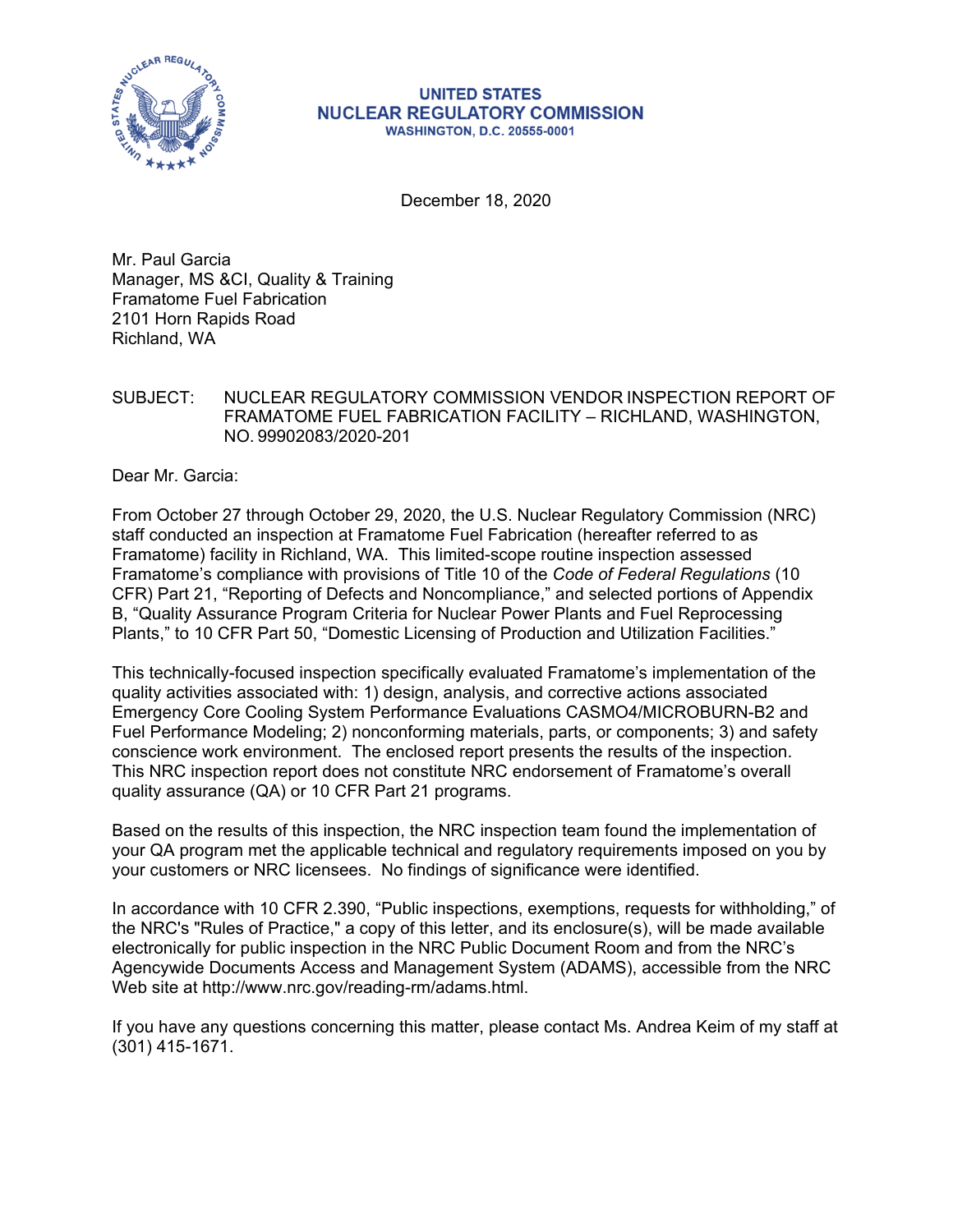Sincerely,

# */RA by Paul Prescott for/*

Kerri A. Kavanagh, Chief Quality Assurance and Vendor Inspection Branch Division of Reactor Oversight Office of Nuclear Reactor Regulation

Docket No.: 99902083

EPID No.: I-2020-201-0029

Enclosure:

1. Inspection Report No. 99902083/2020-201 and Attachment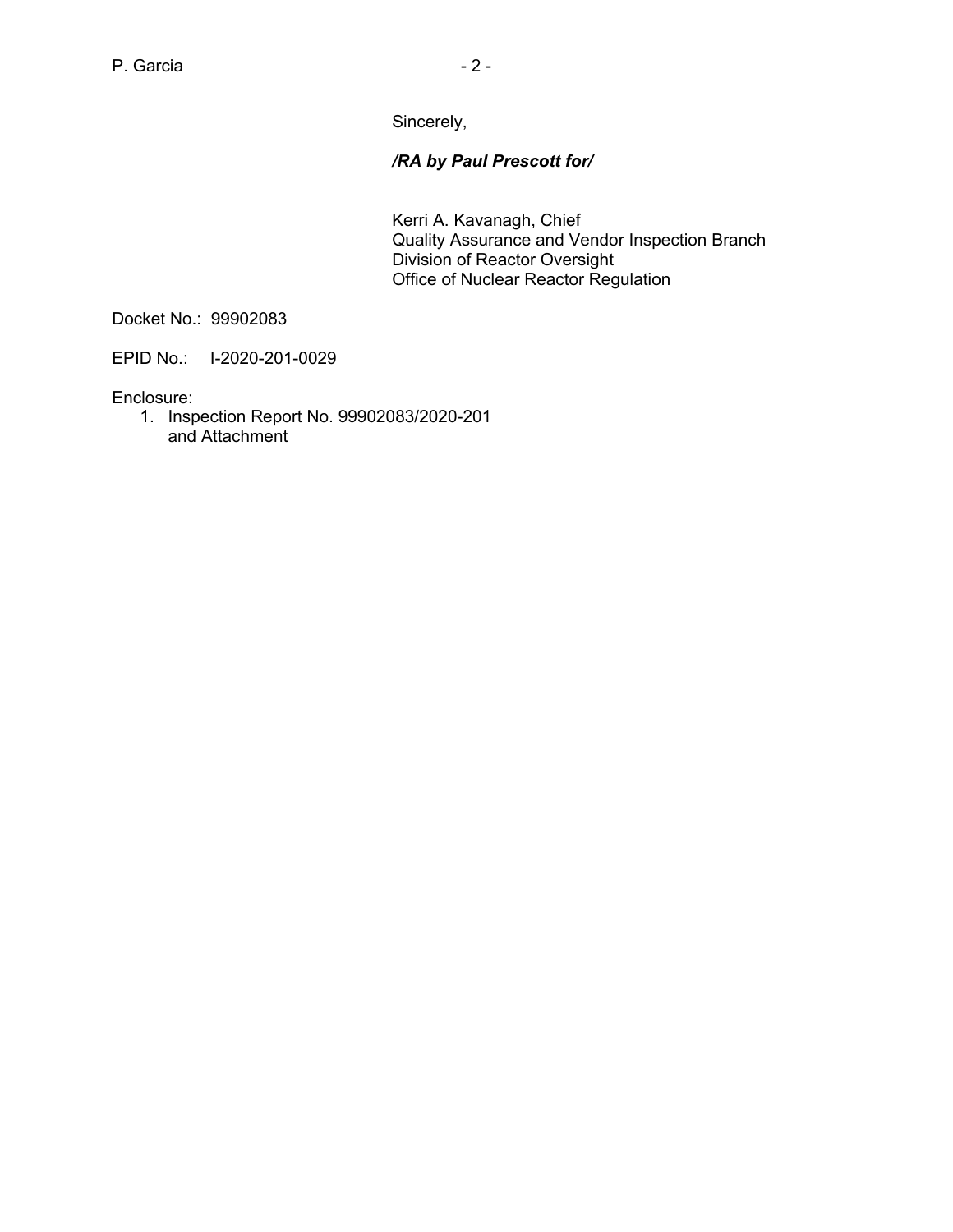SUBJECT: NUCLEAR REGULATORY COMMISSION VENDOR INSPECTION REPORT OF FRAMATOME FABRICATION FACILITY - Richland, Washington, NO. 99902083/2020-201. DATED: DECEMBER 18, 2020

DISTRIBUTION: **ASakadales** ConE\_Resource NRR\_DRO\_IQVB Distribution **CMiller** RFelts **GSuber THipschman** RLukes **JWhitman** Paul.Garcia@framatome.com

|                             | <b>ADAMS Accession No.: ML20342A282</b> |                            | <b>NRR-106</b> |  |
|-----------------------------|-----------------------------------------|----------------------------|----------------|--|
|                             | <b>OFFICE NRR/DRO/IQVB NRR/DRO/IQVB</b> |                            | NRR/DSS/SFNB   |  |
| <b>NAME</b>                 | AKeim                                   | <b>DPark</b>               | <b>KHeller</b> |  |
|                             | <b>DATE</b> 12/9/2020                   | 12/10/2020                 | 12/14/2020     |  |
|                             | <b>OFFICE NRR/DSS/SFNB NRR/DRO/IQVB</b> |                            |                |  |
| <b>NAME</b>                 | <b>BParks</b>                           | KKavanagh (PPresscott for) |                |  |
| <b>DATE</b>                 | 12/10/2020                              | 12/18/2020                 |                |  |
| <b>OFFICIAL RECORD COPY</b> |                                         |                            |                |  |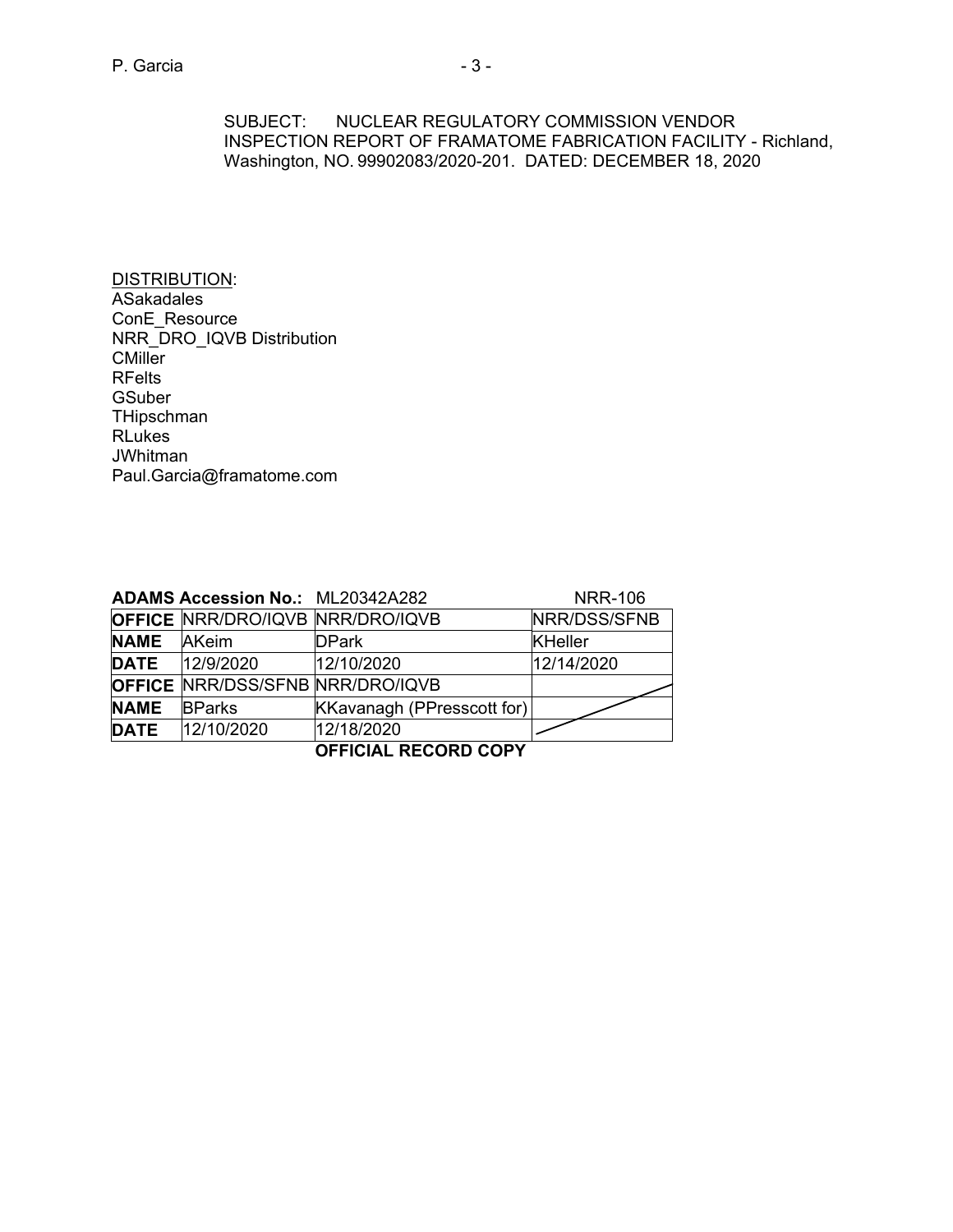#### **U.S. NUCLEAR REGULATORY COMMISSION OFFICE OF NUCLEAR REACTOR REGULATION DIVISION OF REACTOR OVERSIGHT QUALITY ASSURANCE AND VENDOR INSPECTION REPORT**

| Docket No.:                                                                                                                                                         | 99902083                                                                                                                                                                                                          |                              |  |
|---------------------------------------------------------------------------------------------------------------------------------------------------------------------|-------------------------------------------------------------------------------------------------------------------------------------------------------------------------------------------------------------------|------------------------------|--|
| Report No.:                                                                                                                                                         | 99902083/2020-201                                                                                                                                                                                                 |                              |  |
| Vendor:                                                                                                                                                             | Framatome Fuel Fabrication - Richland<br>2101 Horn Rapids Road<br>Richland, WA 99534                                                                                                                              |                              |  |
| <b>Vendor Contact:</b>                                                                                                                                              | Mr. Paul Garcia<br>Manager, MS & CI, Quality & Training<br>Email: Paul.Garcia@framatome.com<br>Phone: 509-375-8332                                                                                                |                              |  |
| <b>Nuclear Industry Activity:</b>                                                                                                                                   | Framatome Fuel Fabrication's scope of supply includes nuclear<br>fuel design and fabrication, fuel related services, on-site services,<br>and safety-related software for U.S. operating nuclear power<br>plants. |                              |  |
| <b>Inspection Dates:</b>                                                                                                                                            | October 27, 2020 - October 29, 2020                                                                                                                                                                               |                              |  |
| <b>Inspection Team Leader</b>                                                                                                                                       | Andrea Keim                                                                                                                                                                                                       | NRR/DRO/IQVB                 |  |
| Inspectors:                                                                                                                                                         | Dong Park                                                                                                                                                                                                         | NRR/DRO/IQVB                 |  |
| <b>Technical Specialists:</b>                                                                                                                                       | <b>Benjamin Parks</b><br><b>Kevin Heller</b>                                                                                                                                                                      | NRR/DSS/SFNB<br>NRR/DSS/SFNB |  |
| Approved by:<br>Kerri A. Kavanagh, Chief<br>Quality Assurance and Vendor Inspection Branch<br>Division of Reactor Oversight<br>Office of Nuclear Reactor Regulation |                                                                                                                                                                                                                   |                              |  |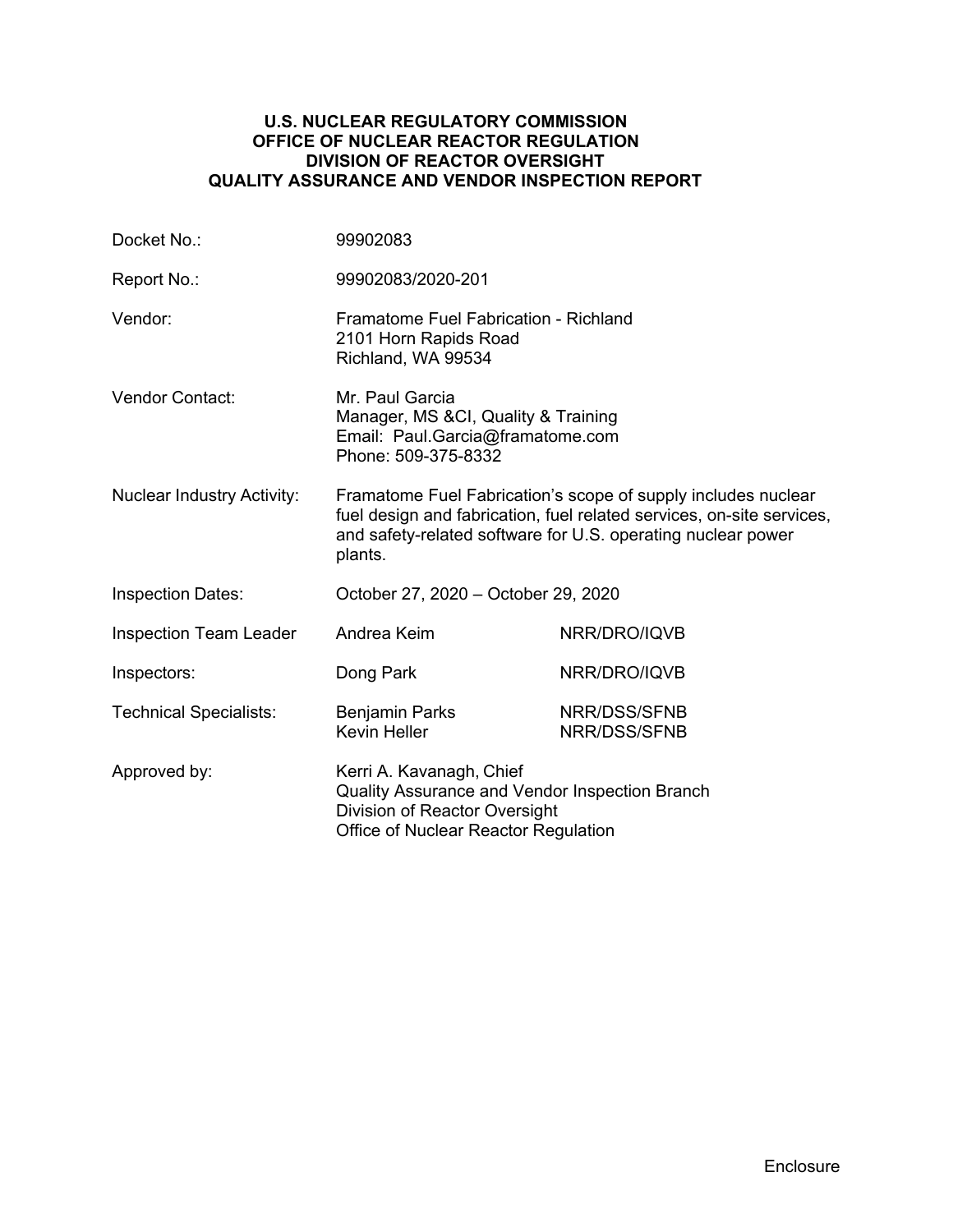# **EXECUTIVE SUMMARY**

#### FRAMATOME FUEL **FABRICATION** 99902083/2020-201

The U.S. Nuclear Regulatory Commission (NRC) staff conducted a vendor inspection at the Framatome Fuel Fabrication (hereafter referred to as Framatome) facility in Richland, WA, to verify that it had implemented an adequate quality assurance (QA) program that complies with the requirements of Appendix B, "Quality Assurance Criteria for Nuclear Power Plants and Fuel Reprocessing Plants," to Title 10 of the *Code of Federal Regulations* (10 CFR) Part 50, "Domestic Licensing of Production and Utilization Facilities" and 10 CFR Part 21, "Reporting of Defects and Noncompliance," The NRC inspection team conducted this inspection on October 27 - 29, 2020. This is the first NRC vendor inspection of the Richland, Washington facility, previously named AREVA Inc., and Siemens Power Corp.

This technically-focused inspection specifically evaluated Framatome's implementation of the quality activities associated with fuel design, fuel fabrication, and modelling software for operating U.S. nuclear power plants.

These regulations served as the bases for the NRC inspection:

- Appendix B to 10 CFR Part 50
- 10 CFR 50.46
- 10 CFR Part 21

During the course of this inspection, the NRC inspection team implemented inspection procedure (IP) 43002, "Routine Inspections of Nuclear Vendors," dated January 27, 2017, IP 36100, "Inspection of 10 CFR Part 21 and Programs for Reporting Defects and Noncompliance," dated May 16, 2019, and the safety conscious work environment (SCWE) portion of IP 71152, "Problem Identification and Resolution," Appendix 1, "Guidance for Gathering SCWE and PI&R Insights," dated February 26, 2015.

The results of the inspection are summarized below.

## 10 CFR Part 21

The NRC inspection team reviewed Framatome's policies and implementing procedures that govern the implementation of its 10 CFR Part 21 program to verify compliance with 10 CFR Part 21. The NRC inspection team: (1) reviewed the 10 CFR Part 21 postings; (2) reviewed a sample of purchase orders (POs); and (3) verified that Framatome's corrective action program provides a link to the 10 CFR Part 21 program. No findings of significance were identified.

## Design Control

The NRC inspection team reviewed Framatome's policies and implementing procedures that govern the implementation of its design control process and software control to verify compliance with the requirements of Criterion III, "Design Control," of Appendix B to 10 CFR Part 50. The NRC inspection team reviewed fuel calculations for emergency core cooling system (ECCS) performance, anticipated operational occurrences, and design basis accidents The NRC inspection team focused on calculations using the following design codes: 1) EXEM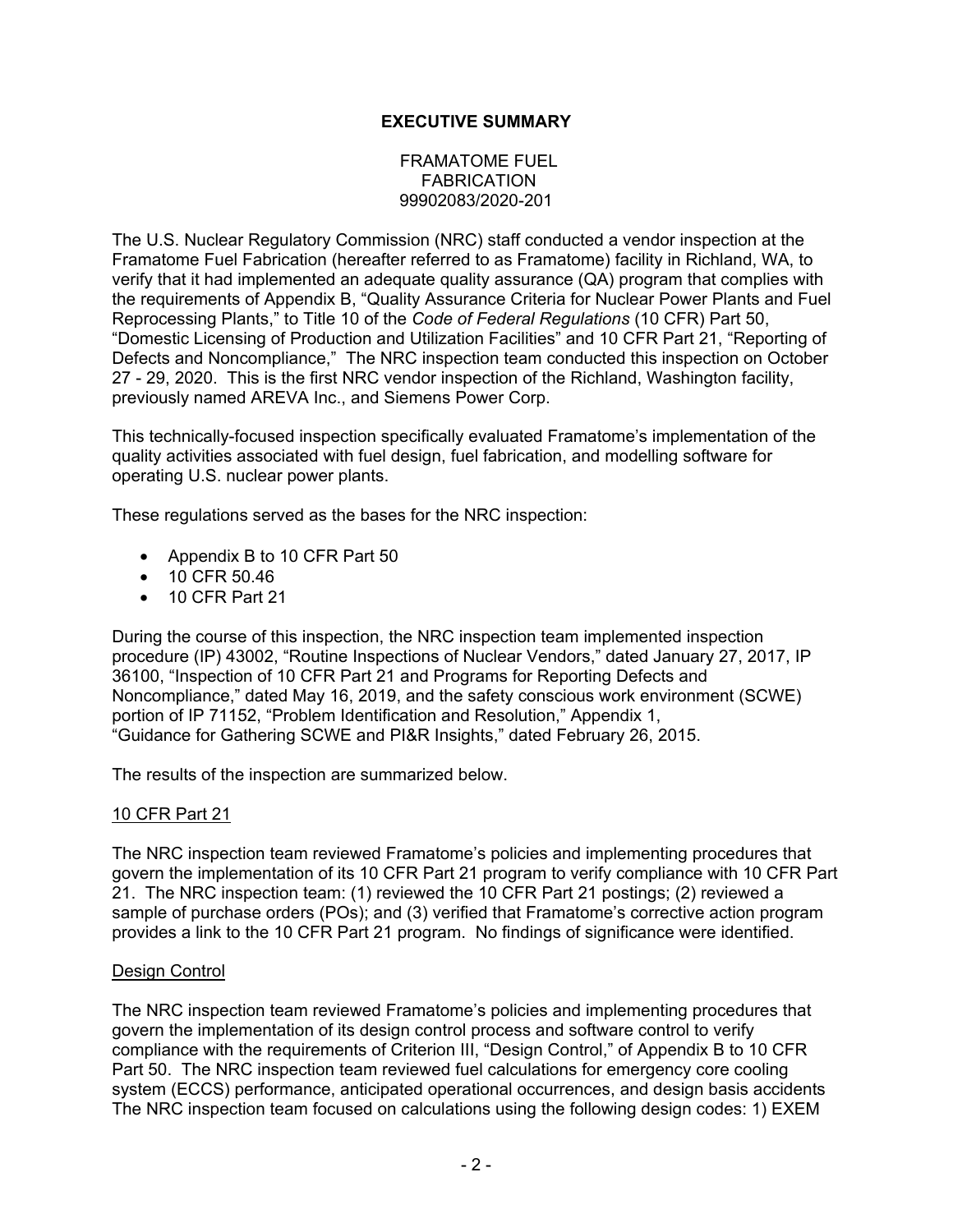BWR-2000 which is an ECCS evaluation model; 2) CASMO4/MICROBURN-B2 which is a core design computer code; and 3) RODEX2 for fuel performance modeling. The NRC inspection team reviewed calculation packages and associated condition reports (CRs) to verify that assumptions are adequately described and margins are not exceeded. In addition, the NRC inspection team discussed the calculation packages and CRs with technical staff. No findings of significance were identified.

#### Nonconforming Materials, Parts or Components and Corrective Action

The NRC inspection team reviewed Framatome's policies and implementing procedures that govern the implementation of its nonconforming materials, parts, or components and corrective action programs to verify compliance with the requirements of Criterion XV, "Nonconforming Materials, Parts, or Components," and Criterion XVI, "Corrective Action," of Appendix B to 10 CFR Part 50. The NRC inspection team reviewed a sample of Framatome's Component Nonconformance Condition Reports (CNCRs) and other types of CRs to verify that they demonstrate compliance with regulatory requirements and adherence to Framatome procedures. The NRC inspection team toured the manufacturing floor to identify the location of nonconforming and quality indeterminate items and observed a Manufacturing Screening Team (MST) meeting as they reviewed eleven CRs and one suggestion for improvement (SFI) item. No findings of significance were identified.

## Safety Conscious Work Environment

During the inspection we observed the safety culture at the facility and discussed the processes available to Framatome personnel. In addition, the NRC inspection team performed interviews with 12 out of 29 employees in the Boiling Water Reactor (BWR) Core Design group. The NRC inspection team found that the Framatome staff appear to be comfortable raising nuclear, radiological or industrial safety concerns and pursuing issues with their supervisors and upper management. The NRC inspection team believes management would be responsive to any concerns identified and that these concerns are adequately resolved.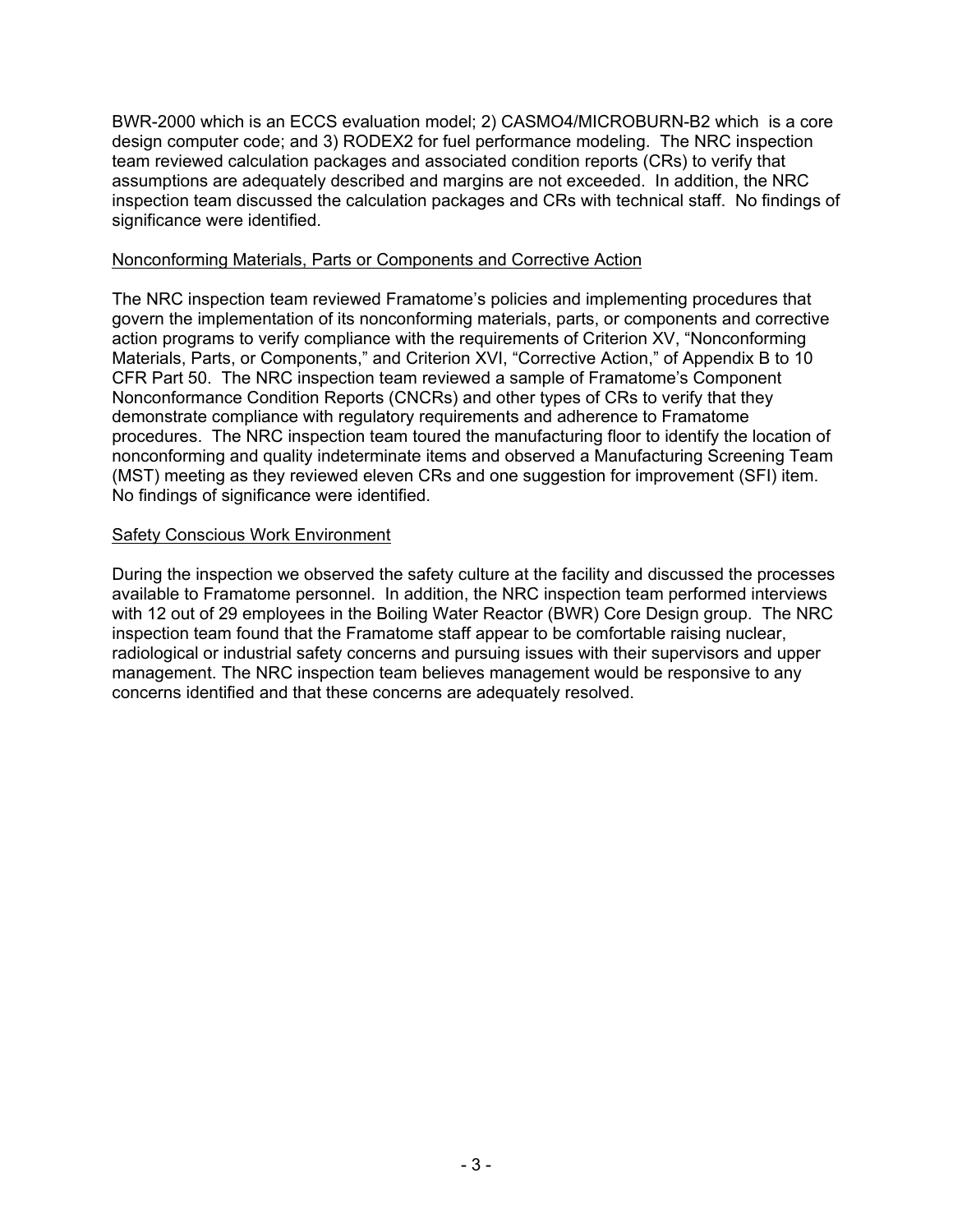# **REPORT DETAILS**

### 1. 10 CFR Part 21 Program

#### a. Inspection Scope

The NRC inspection team reviewed the policies and implementing procedures that govern Framatome Fuel Fabrication's (hereafter referred to as Framatome) Title 10 of the *Code of Federal Regulations* (10 CFR) Part 21, "Reporting of Defects and Noncompliance," program to verify compliance with the regulatory requirements. In addition, the NRC inspection team evaluated the 10 CFR Part 21 postings and a sample of Framatome's purchase orders (POs) for compliance with the requirements of 10 CFR 21.21, "Notification of Failure to Comply or Existence of a Defect and its Evaluation," and 10 CFR 21.31, "Procurement Documents." The NRC inspection team also verified that Framatome's corrective action procedure provides a link to the 10 CFR Part 21 program. Furthermore, for a sample of 10 CFR Part 21 evaluations performed by Framatome, the NRC inspection team verified that Framatome had effectively implemented the requirements for evaluating deviations and failures to comply. The NRC inspection team verified that the notifications were performed in accordance with the requirements of 10 CFR 21.21, as applicable.

The NRC inspection team also discussed the 10 CFR Part 21 program with Framatome's management and technical staff. The attachment to this inspection report lists the documents reviewed and personnel interviewed by the NRC inspection team.

b. Observations and Findings

No findings of significance were identified.

c. Conclusion

The NRC inspection team concluded Framatome is implementing its 10 CFR Part 21 program in accordance with the regulatory requirements. Based on the limited sample of documents reviewed, the NRC inspection team also determined that Framatome is implementing its policies and procedures associated with the 10 CFR Part 21 program. No findings of significance were identified.

## 2. Design Control

#### a. Inspection Scope

The NRC inspection team reviewed three Framatome-Richland analytic computer code systems to verify compliance with the regulatory requirements of 10 CFR 50.46, "Acceptance criteria for emergency core cooling systems for light-water nuclear power reactors," and Criterion III, "Design Control," of Appendix B, "Quality Assurance Criteria for Nuclear Power Plants and Fuel Reprocessing Plants," to 10 CFR Part 50. The NRC inspection team focused on calculations using the following design codes: 1) EXEM BWR-2000 which is an emergency core cooling system (ECCS) evaluation model; 2) CASMO4/MICROBURN-B2 which is a core design computer code; and 3) RODEX2 for fuel performance modeling. The NRC inspection team reviewed fuel calculations from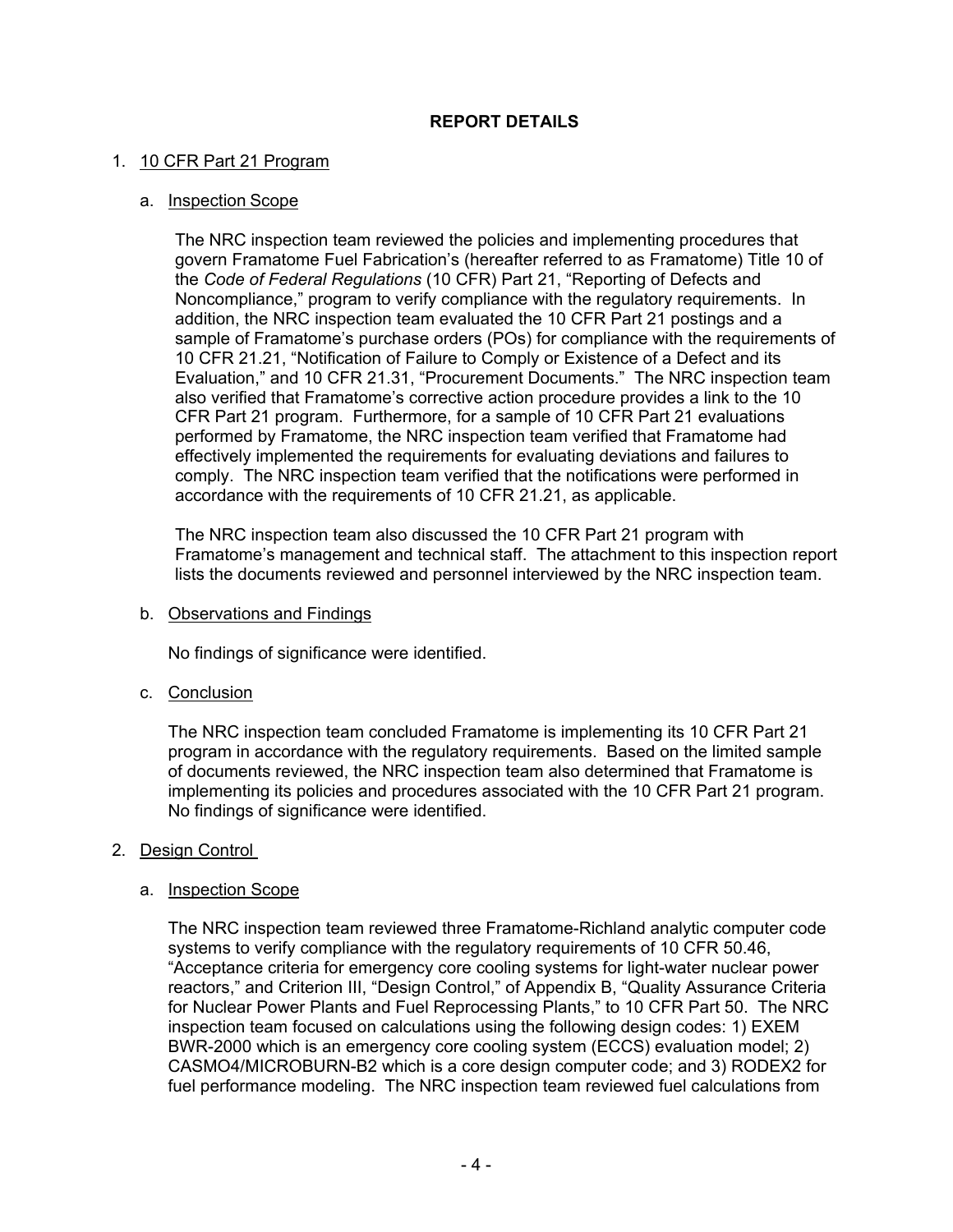these models for ECCS performance, anticipated operational occurrences (AOOs), and design basis accidents (DBAs).

The NRC inspection team reviewed a sample of calculation packages analysis guidelines and design group correspondence associated with the development, maintenance and application of the computer codes. Further, the NRC inspection team evaluated associated condition reports (CRs), interviewed cognizant engineers and management, reviewed associated safety analysis guidelines, and reviewed additional calculation documents detailing resolution of any identified issues related to each of the analytic computer models.

The attachment to this inspection report lists the documents reviewed and personnel interviewed by the NRC inspection team.

#### b. Observations and Findings

#### b.1 Emergency Core Cooling System Performance Evaluation

The NRC inspection team reviewed revisions of plant-specific calculations using the computer code system known as the EXEM BWR-2000 ECCS evaluation model. Framatome uses EXEM BWR-2000 to demonstrate compliance with the requirements contained in 10 CFR 50.46, "Acceptance criteria for emergency core cooling systems for light-water nuclear power reactors," for its supported customers. The NRC inspection team also reviewed any associated CRs and the basis for specific assumptions.

The NRC inspection team focused on calculations for two plants which were more complex than similar calculations prepared for other boiling water reactor (BWR) plants because they exhibited lower margin to the NRC regulatory acceptance criteria contained in 10 CFR 50.46(b). The NRC inspection team reviewed the documentation for the closure of the associated CRs. The NRC inspection team observed that the CR evaluations appeared to adequately address each technical issue.

The NRC inspection team interviewed engineers responsible for both the plant-specific calculation and the development of the computer code system. The engineers confirmed that, despite the assumption in question was not addressed in analysis guidelines at the time, it was subject to independent design review during analysis by discussing and evaluating the analytic assumption with expert engineers in both the applications group (i.e., those engineers who apply the computer codes to perform plantspecific analysis) and the code development group (i.e., those who develop, qualify, and maintain the computer code system). The engineers also provided additional correspondence as evidence that these design reviews occurred while the calculation was being prepared. The NRC inspection team evaluated the level of design review applied to this unique assumption and found it technically adequate.

The NRC inspection team also compared a licensing report which was based on a plantspecific calculation and which was submitted to the NRC staff for review in a license amendment request. The NRC staff reviewers determined that the calculation was acceptable as documented in the safety evaluation for Amendment Numbers 264 and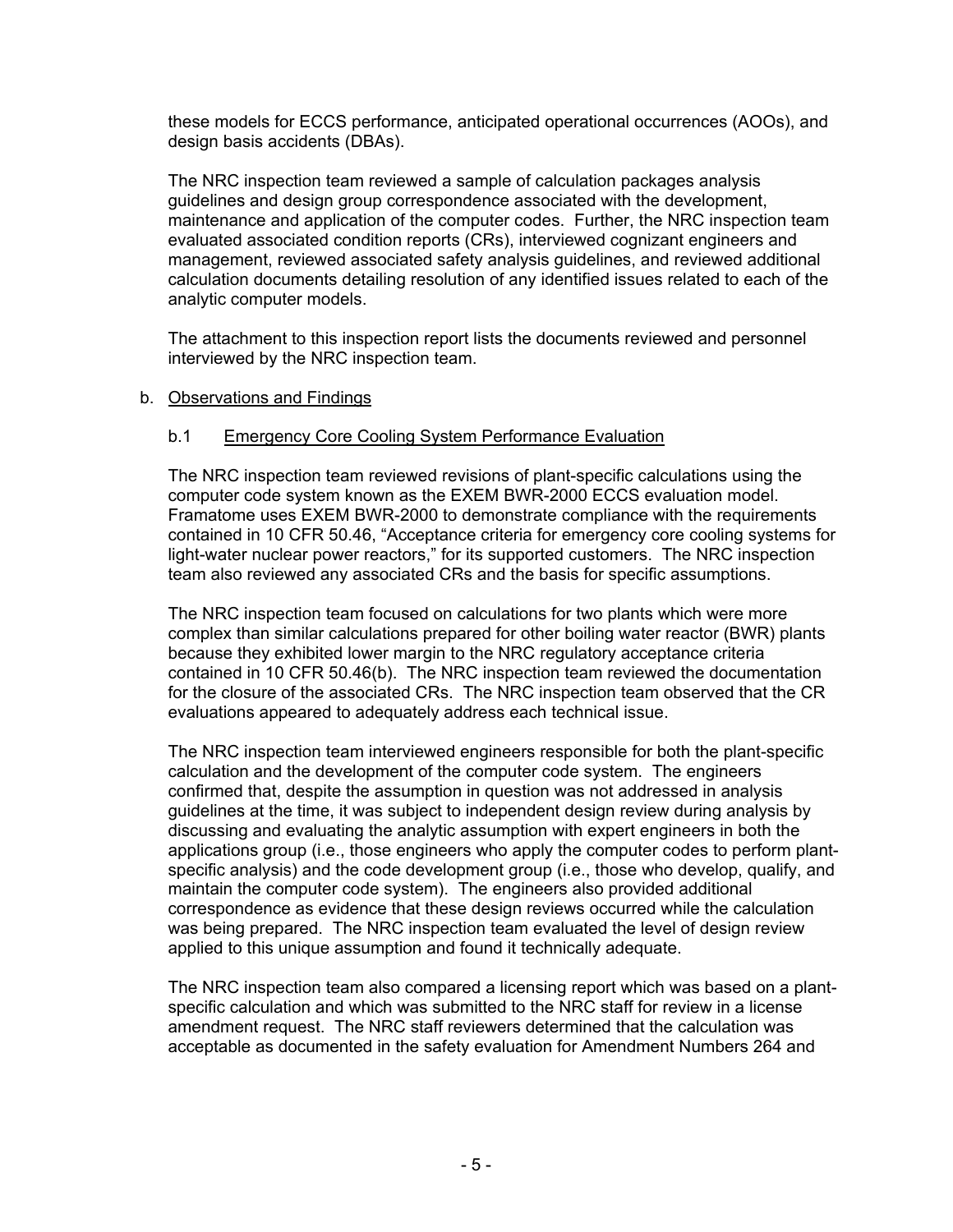269 to the Quad Cities Units 1 and 2, respectively.<sup>1</sup> The NRC inspection team also discussed specific details related to this assumption with the responsible engineers. The NRC inspection team verified that the assumption had been accepted by the NRC staff in another ECCS evaluation model<sup>2</sup> that Framatome furnishes. Based on the considerations described above, the NRC inspection team determined that, in addition to receiving an appropriate level of design review, the input assumption itself was technically justified.

# b.2 CASMO4/MICROBURN-B2 Application Evaluation

The NRC inspection team reviewed two revisions of the guidelines governing application of the CASMO4/MICROBURN-B2 code system. The CASMO4/MICROBURN-B2 code system is a set of BWR neutronics core design codes consisting of a lattice spectrum/depletion code and a steady state reactor core simulator code. The guidelines detail application of the code system to ensure consistency in analyses across operating reactors and consistency with the restrictions and approved uncertainty limits. The revised guidelines were put in place to address an issue associated with degrading agreement between measured and predicted conditions as identified in the statistical results of plant-specific benchmarking analyses.

The NRC inspection team reviewed Framatome's documentation on the "Jumpstart" method to executing benchmarking analyses. A CR was opened to perform a thorough evaluation of the technical adequacy of the Jumpstart method with full quality assurance documentation to: (1) assess whether the approach is within the scope of the NRC's safety evaluation for the methodology described in EMF-2158(P)(A); (2) perform an indepth investigative root cause analysis of the issue and evaluate plant, fuel, and cycle characteristics that may influence it; and (3) incorporate the Jumpstart method into applicable guidelines. The NRC inspection team reviewed the calculation documents associated with each of these corrective actions for the closure of the CRs.

To assess the consistency of the Jumpstart method with the restrictions and uncertainty limits in the NRC's safety evaluation for EMF-2158(P)(A), FS1-0044487 also relies on input from calculation document FS1-0037418, Revision 1.0, "Guidelines for BWR Neutronics Analysis CASMO-4/MICROBURN-B2 (safety evaluation report restrictions)."

In addition to reviewing the CRs and calculation documents, the NRC inspection team interviewed engineers responsible for both the development of the Jumpstart approach and the procedures for its application. The engineers indicated that the Jumpstart method is typically applied when a customer transitions from one vendor to another because there may be inconsistencies between the way the other vendor and Framatome generate data, but that the Jumpstart method is applied in situations where there is an observed divergence in a plant's benchmark statistics. The engineers

<sup>-</sup>1 License amendment available in NRC's Agencywide Document Access and Management System (ADAMS) at ADAMS Package No. ML16218A498.

 $2^{2}$  ANP-10332P-A, "AURORA-B: An Evaluation Model for Boiling Water Reactors; Application to Loss of Coolant Accident Scenarios," March 2019. Relative to this assumption, AURORA-B provides a higherorder representation of the associated thermal-hydraulic phenomena, and it should be noted that the staff's acceptance of this assumption in AURORA-B should not, in a standalone sense, be construed as conclusive evidence that the assumption is appropriate in the lower-order code system (i.e., EXEM BWR-2000).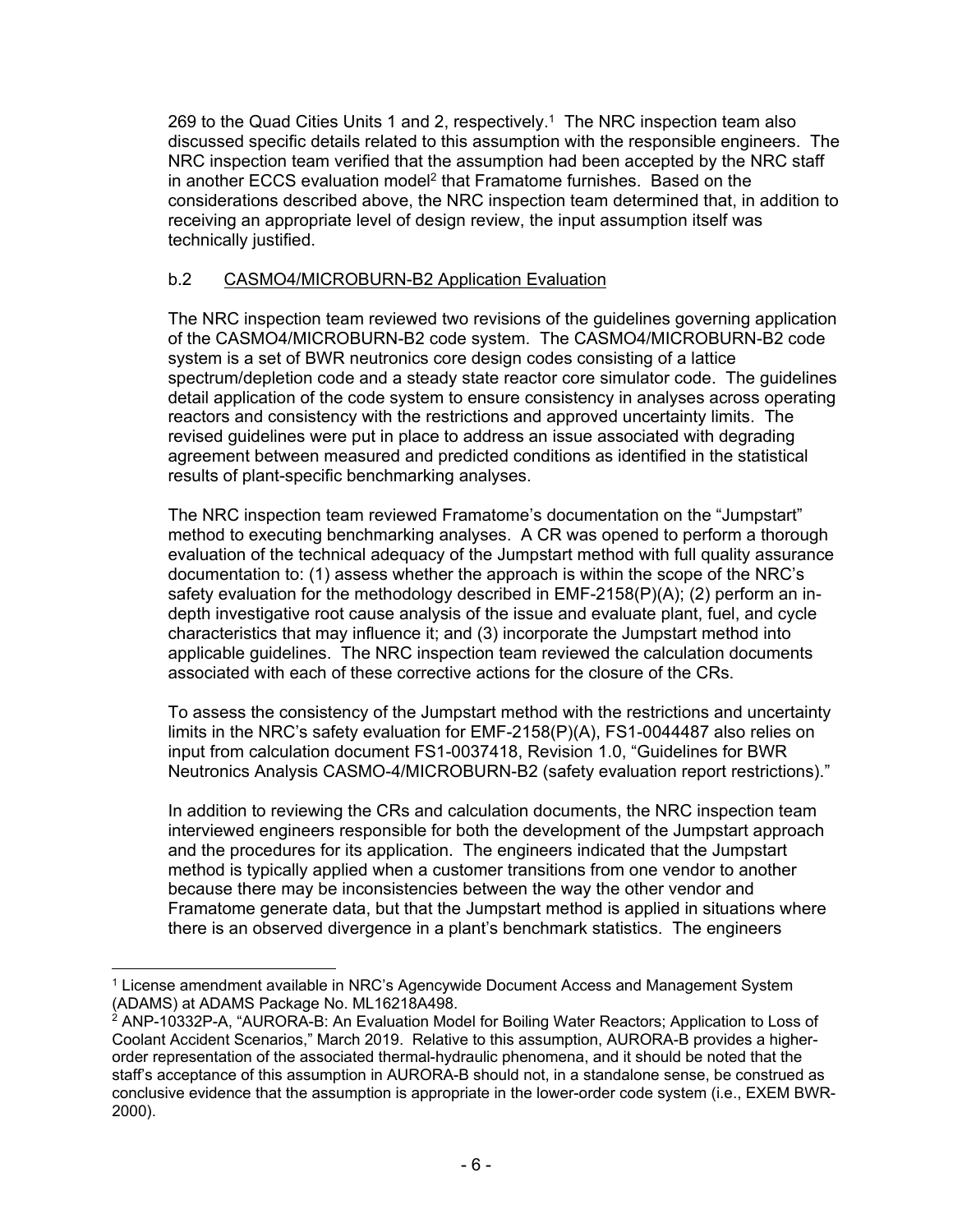confirmed that the need to apply it in the latter case has only happened a couple of times over the course of 20 years. The engineers also confirmed that, in either of the cases, documentation is generated identifying its application because the plant-specific benchmarking must be performed again, and because it is intended that the code developers are made aware any time the method is applied.

The NRC inspection team observed, based on the documentation included with CR 2019-937, the associated technical analyses, and interviews with Framatome engineers, that Framatome adequately determined application of the Jumpstart method was consistent with the restrictions and uncertainty limits in the NRC safety evaluation approving EMF-2158(P)(A) for use. The NRC inspection team also observed that the Jumpstart method had been incorporated into the applicable guidelines. The NRC inspection team determined that Framatome's review of the Jumpstart method was technically adequate. The NRC inspection team did not identify any instances where application of the Jumpstart method was inconsistent with NRC regulatory requirements.

# b.3 Fuel Performance Modeling

The NRC inspection team reviewed CRs and calculation packages that document the evaluation and application of burnup-dependent limits to ensure adequate safety margins are maintained for fuel operating in its second and third fuel cycles. Framatome identified an assumption made when performing core designs for several NRC-licensed facilities that could have led to an inadequate amount of margin in the linear heat generation rate (LHGR) of affected fuel assemblies. This margin is required to offset the potential increase in fuel assembly LHGR that would follow a postulated over-power transient.

The NRC inspection team verified the adequacy of the actions taken to address the issue documented in the CR. The vendor used a combination of explicit analyses and comparisons to more modern fuel performance code, which is documented in BAW-10247PA, Revision 0, "Realistic Thermal-Mechanical Fuel Rod Methodology for Boiling Water Reactors" (i.e., RODEX4). The methods associated with RODEX4 did not include the same potentially non-conservative assumption that had been used in RODEX2. The RODEX4 models are also based on more recent experimental data and considered a more accurate fuel performance model relative to RODEX2. The NRC inspection team verified that appropriately conservative limits were developed for each affected customer and documented. Finally, the NRC inspection team verified that the vendor revised its RODEX2 modeling guidelines to prevent recurrence of the issue. The NRC inspection team found that the vendor satisfactorily evaluated the issue, identified the extent of condition, developed a technically adequate resolution, and revised guidelines to prevent recurrence.

## c. Conclusion

The NRC inspection team concluded that Framatome implemented its design and software control programs with respect to the following codes and methods:

- The EXEM BWR-2000 ECCS evaluation model documented in EMF-2361(P)(A);
- The CASMO4/MICROBURN-B2 core design computer code system documented in EMF-2158(P)(A); and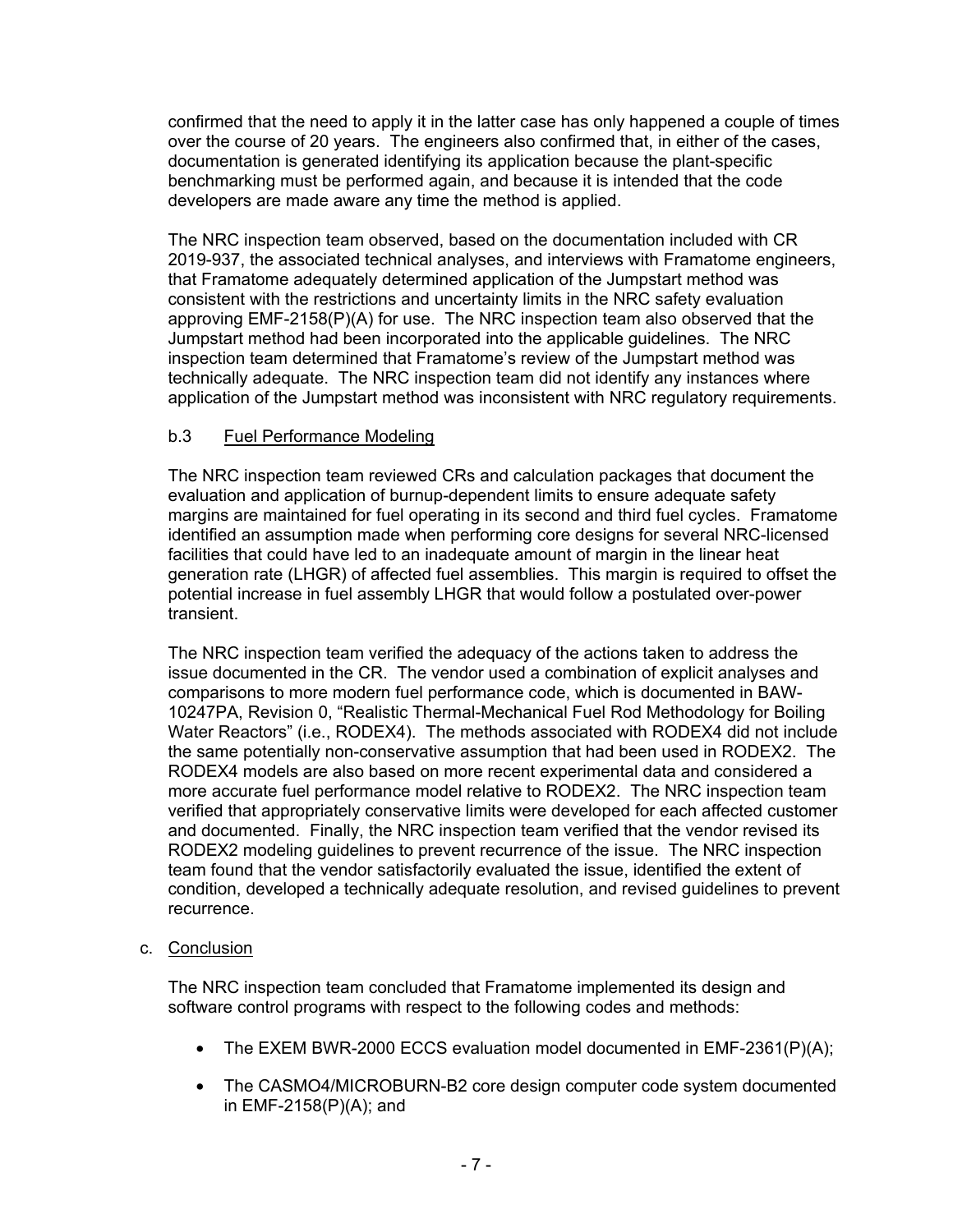• The RODEX2 fuel performance model documented in  $XN-NF-81-58(P)(A)$ , Revision 1, Supplements 1 and 2.

The NRC inspection team also determined that the design control processes used were in accordance with the regulatory requirements of Criterion III, "Design Control," of Appendix B to 10 CFR Part 50; 10 CFR 50.46, insofar as it applies to the evaluations performed using EXEM BWR-2000; and GDC 10, "Reactor design," insofar as it applies to the evaluations performed using CASMO4/MICROBURN-B2 and RODEX2. Based on the limited sample of documents reviewed, the NRC inspection team also determined that Framatome is implementing its policies, procedures, and corrective actions associated with the design and software control. No findings of significance were identified.

## 3. Nonconforming Materials, Parts or Components and Corrective Action

#### a. Inspection Scope

The NRC inspection team reviewed Framatome's policies and implementing procedures that govern the implementation of its nonconforming materials, parts, or components and corrective action programs to verify compliance with the requirements of Criterion XV, "Nonconforming Materials, Parts, or Components," and Criterion XVI, "Corrective Action," of Appendix B to 10 CFR Part 50. The NRC inspection team reviewed a sample of Component Nonconformance Condition Reports (CNCRs) and other types of CRs to verify that they demonstrate compliance with regulatory requirements and adherence to Framatome procedures.

The NRC inspection team toured the manufacturing floor to identify locations of nonconforming and quality indeterminate items with the Quality Specialist and Lead Machinist. The nonconforming and quality indeterminate items were segregated in designated areas and were identifiable with appropriately filled out hold tags. CNCRs that were generated from nonconforming or quality indeterminate items were reviewed to verify they were; (1) dispositioned in accordance with the applicable procedures, (2) documented with appropriate technical justification for the dispositions, (3) took adequate corrective action regarding the nonconforming items to prevent recurrence, and (4) evaluated for or 10 CFR Part 21 applicability.

The NRC inspection team observed a Manufacturing Screening Team (MST) meeting as they reviewed eleven CRs and one suggestion for improvement item. The MST participants felt confident to voice opinions and make suggestions that were welcomed and incorporated demonstrating traits of a positive safety culture. The NRC inspection team verified that the MST reviewed the CRs to ensure that the technical deficiencies have been appropriately evaluated, dispositioned, and reported to customers.

The NRC inspection team reviewed a contract requirements document (CRD) to determine the type of deviation and nonconformances that are linked to the product for review and concurrence required by the customer.

The NRC inspection team also reviewed a sample of CRs to verify: (1) adequate documentation and description of conditions adverse to quality; (2) an appropriate analysis of the cause of these conditions and the corrective actions taken to prevent recurrence, as applicable; (3) direction for review and approval by the responsible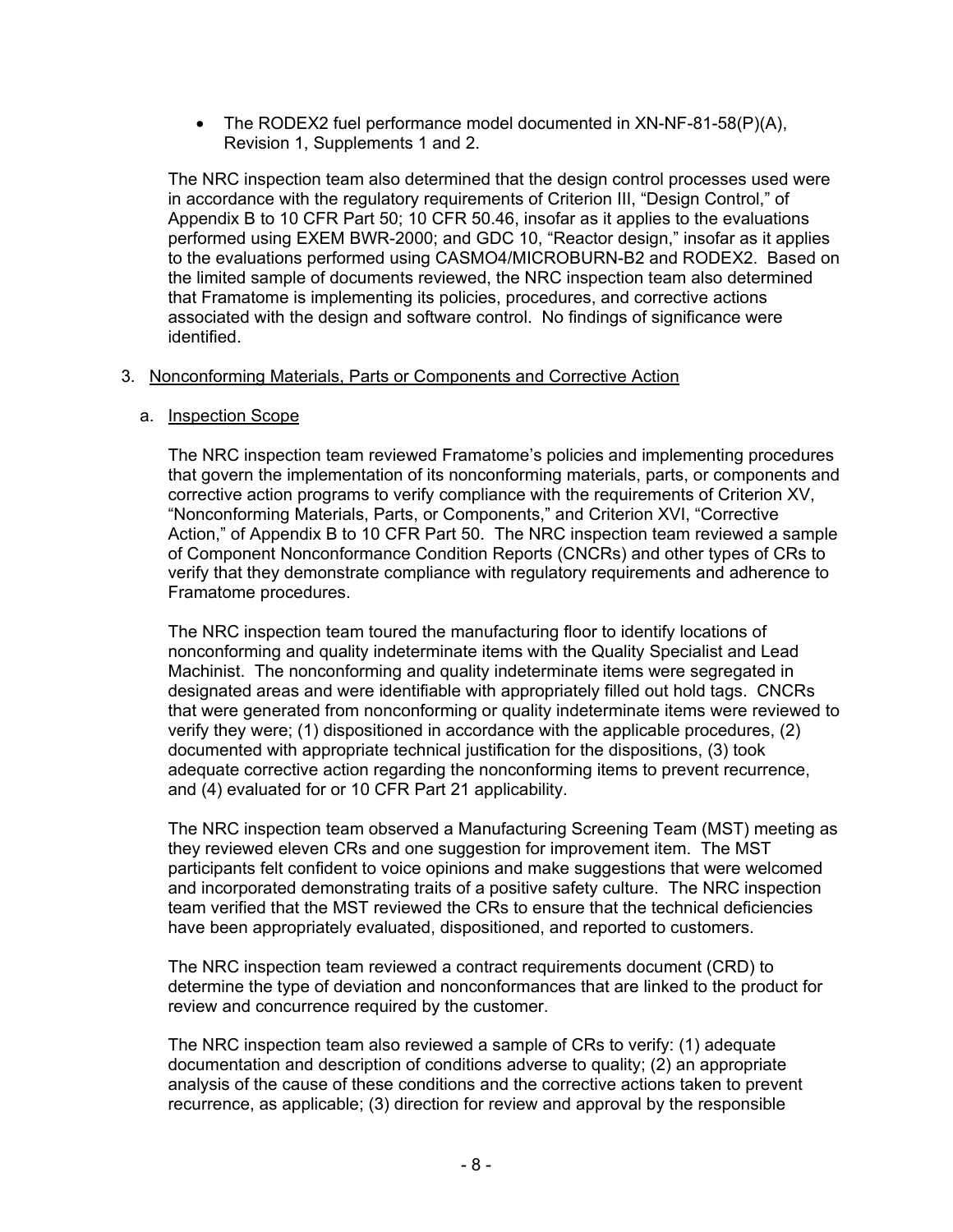authority; (4) a description of the current status of the corrective actions; and (5) the follow-up actions taken to verify timely and effective implementation of the corrective actions.

The NRC inspection team also discussed the nonconforming materials, parts, or components and corrective action programs with Framatome's management and technical staff. The documents reviewed by the inspectors are included in the attachment to this inspection report.

#### b. Observation and Findings

No findings of significance were identified.

#### c. Conclusion

The NRC inspection team concluded that Framatome is implementing its nonconforming materials, parts, or components and corrective action programs in accordance with the regulatory requirements of Criterion XV and Criterion XVI of Appendix B to 10 CFR Part 50. Based on the limited sample of documents reviewed, the NRC inspection team also determined that Framatome is effectively implementing its policies and procedures associated with the nonconforming materials, parts, or components and corrective action programs. No findings of significance were identified.

#### 4. Safety Conscious Work Environment Program

### a. Inspection Scope

The NRC inspection team reviewed Framatome's policies and implementing procedures for ensuring an environment for raising nuclear safety concerns. The NRC inspection team selected and interviewed a sample of technical staff in Framatome's BWR Core Designgroup to gain insight on the willingness of Framatome staff in Fuel Design to raise nuclear safety concerns. The NRC inspection team and Framatome management discussed the Framatome 2020 SCWE assessment and recommendations. The NRC inspection team interviewed twelve technical employees in the Core Design BWR group. These interviews did not include management or supervisors.

#### b. Observations and Findings

No findings of significance were identified.

## c. Conclusion

The NRC inspection team concluded based on the interviews with staff that the SCWE is adequate and the Framatome staff were aware that there are other processes in place including employee concerns program, differing professional opinion program, and reporting directly to the NRC to address nuclear safety issues.

The NRC inspection team determined that the Framatome staff are willing to raise nuclear safety concerns. The Framatome staff appear to be more comfortable raising concerns to their supervisor or manager. The staff can enter issues directly into the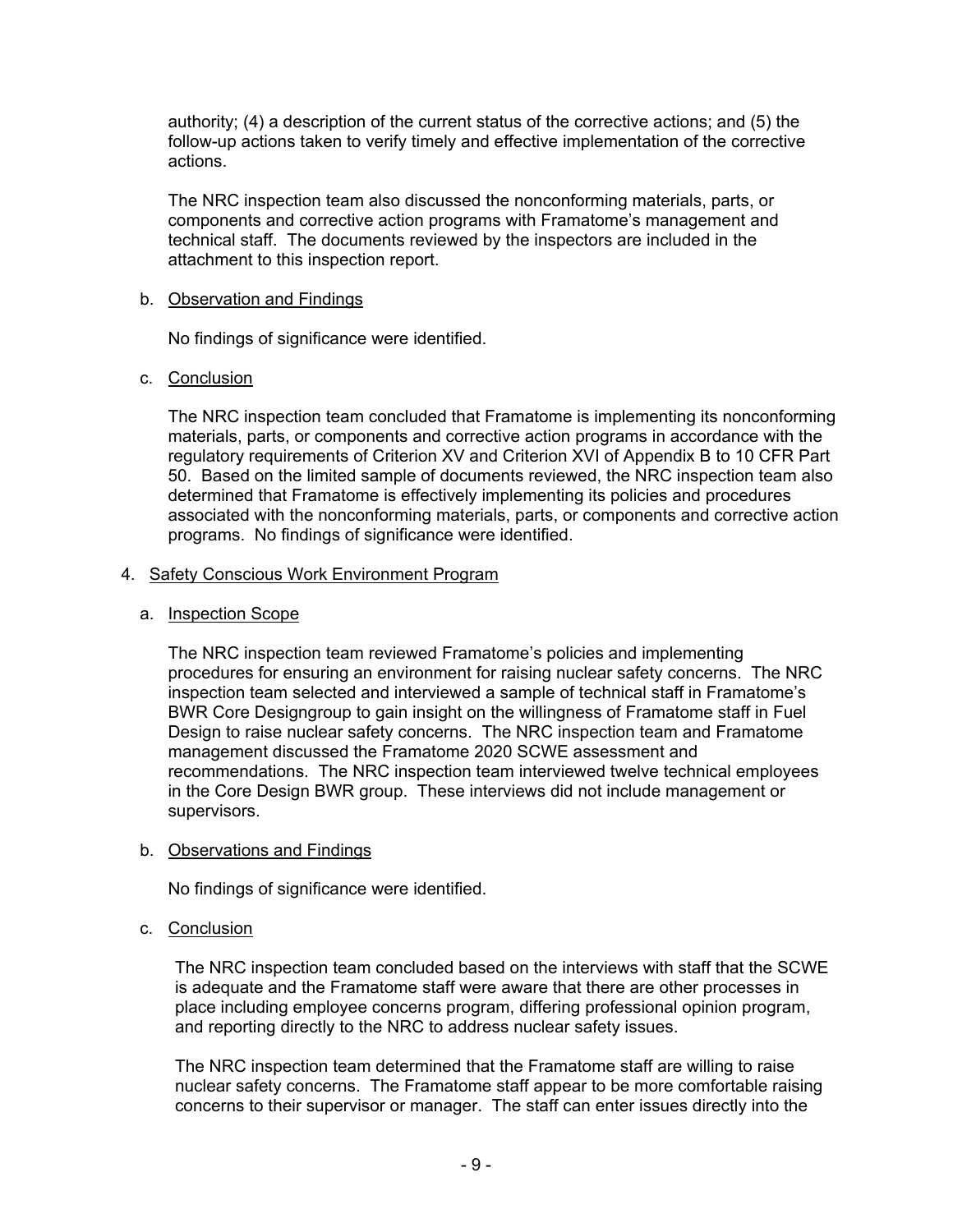corrective action program; however, most prefer to submit issues through their supervisor or manager to enter an issue into the corrective action program.

## 5. Entrance and Exit Meetings

On Tuesday, October 27, 2020, the NRC inspection team discussed the scope of the inspection with Mr. Paul Garcia and other members of Framatome's management and technical staff. On Tuesday, November 3, 2020, the NRC inspection team presented the inspection results and observations during an exit meeting via teleconference with Mr. Garcia and other members of Framatome's management and technical staff. The attachment to this report lists the attendees of the entrance and exit meetings, as well as those individuals whom the NRC inspection team interviewed.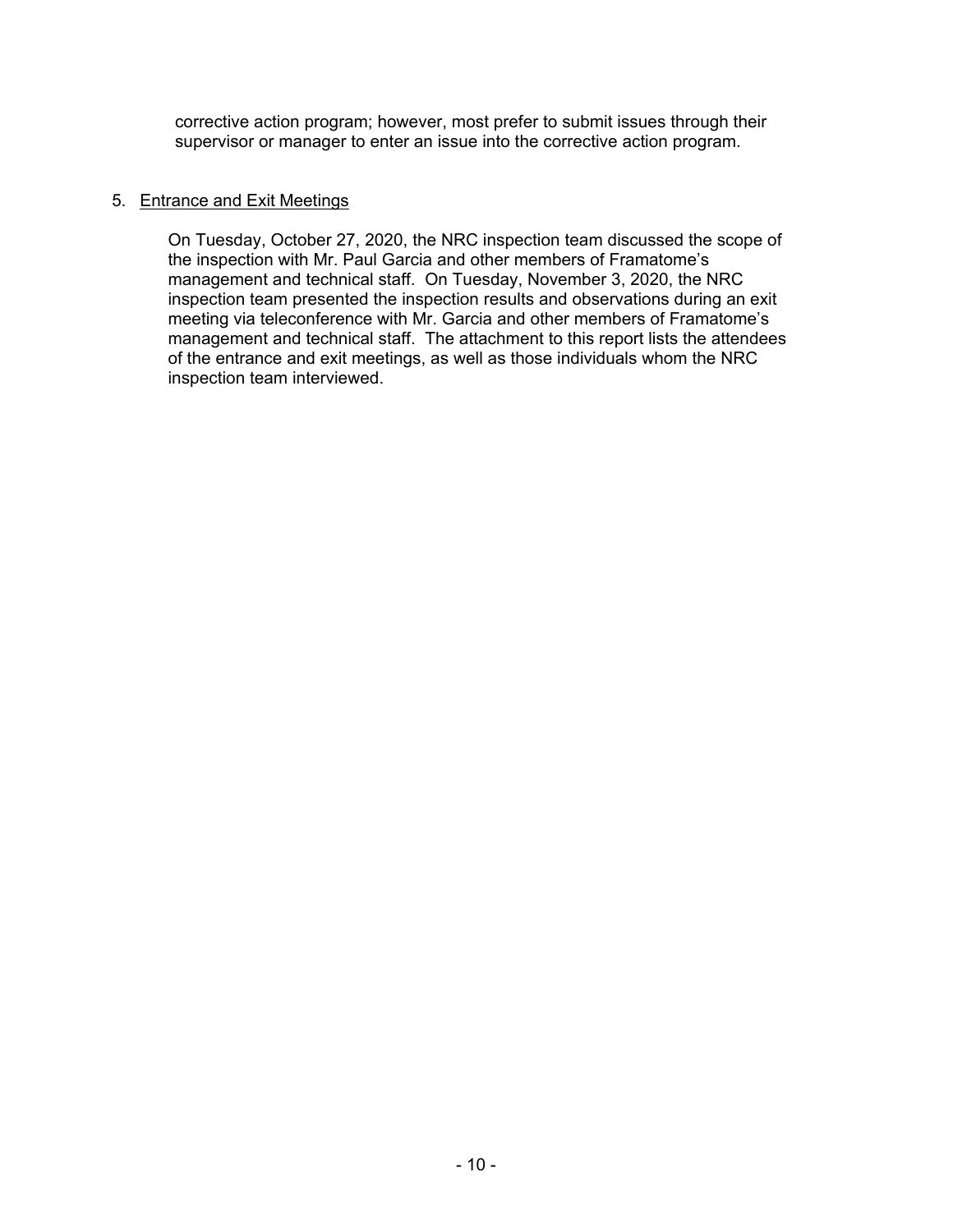# **ATTACHMENT**

# 1. Entrance/Exit Meeting Attendees and Persons Interviewed

| <b>Name</b>           | <b>Title</b>                                              | <b>Affiliation</b>          | Entrance* | Exit* | <b>Interviewed</b> |
|-----------------------|-----------------------------------------------------------|-----------------------------|-----------|-------|--------------------|
| Andrea Keim           | <b>Inspection Team</b><br>Leader                          | <b>NRC</b>                  | X         | X     |                    |
| Dong Park             | Inspector                                                 | <b>NRC</b>                  | X         | X     |                    |
| <b>Benjamin Parks</b> | <b>Technical</b><br>Specialist                            | <b>NRC</b>                  | X         | X     |                    |
| <b>Kevin Heller</b>   | Technical<br>Specialist                                   | <b>NRC</b>                  | X         | X     |                    |
| Kerri Kavanagh        | <b>Branch Chief</b>                                       | <b>NRC</b>                  |           | X     |                    |
| Paul Garcia           | Manager, MS & CI                                          | Framatome                   | X         | X     | X                  |
| Pat McQuade           | Manager, CAP                                              | Framatome                   | X         | X     |                    |
| <b>Tim Tate</b>       | Manager, EHS&L                                            | Framatome                   |           | X     |                    |
| <b>Calvin Manning</b> | Manager, Licensing<br>and Compliance                      | Framatome                   | X         | X     | X                  |
| Charlie Holman        | Manager, Operational<br>Quality                           | Framatome                   | X         |       | X                  |
| <b>Robert Schnepp</b> | Manager, Core<br>Design BWR,<br>Richland                  | Framatome                   | X         | X     |                    |
| <b>Jeff Morris</b>    | Manager,<br>Mechanics &<br>Materials, Richland            | Framatome                   | X         | X     |                    |
| Lance Stephens        | Manager,<br><b>Operations Stategy</b><br>and Supply Chain | Framatome                   | X         | X     |                    |
| <b>Gayle Elliott</b>  | <b>Deputy Director</b><br>EPC - Lynchburg                 | Framatome                   |           | X     | X                  |
| <b>Jason Medina</b>   | <b>Group Leader</b><br>Mechanics &<br><b>Materials</b>    | Framatome                   | X         | X     |                    |
| <b>Kevin Quick</b>    | Manager, Codes<br>and Methods, Core<br>Design BWR         | Framatome                   | X         | X     | X.                 |
| Celia Gentz           | Manager,<br>Procurement                                   | Framatome                   | X         | X     |                    |
| <b>Ernie Hockens</b>  | <b>Manager Plant</b><br>Operations                        | Framatome                   | X         | X     |                    |
| Jaime Castaneda       | <b>Quality Specialist</b><br>MS&CI                        | Framatome                   | X         |       | X                  |
| Dan Jordheim          | <b>Advisory Engineer</b>                                  | Framatome                   | X         | X     |                    |
| <b>Ralph Grummer</b>  | Consultant                                                | Y.Farawila,<br>et.al., Inc. |           |       | X                  |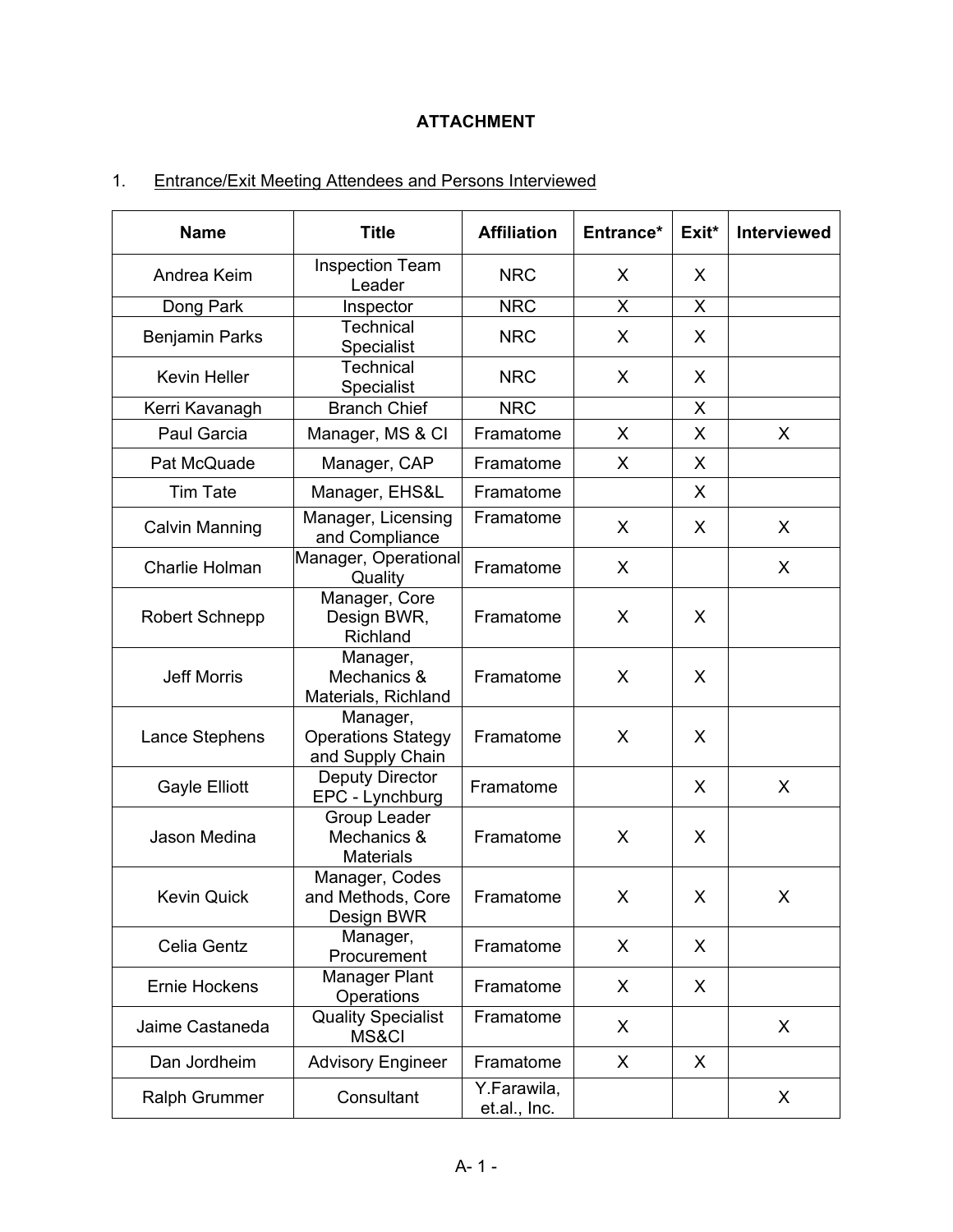| <b>Name</b>              | <b>Title</b>                                              | <b>Affiliation</b> | Entrance* | Exit* | <b>Interviewed</b> |
|--------------------------|-----------------------------------------------------------|--------------------|-----------|-------|--------------------|
| <b>Paul Smith</b>        | Supervisor, BWR<br><b>Neutronics Codes</b><br>and Methods | Framatome          |           |       | Х                  |
| Darrell Carr             | Supervisor,<br><b>Thermal Hydraulics</b>                  | Framatome          |           |       | Х                  |
| <b>Scott Franz</b>       | <b>Advisory Engineer</b>                                  | Framatome          |           |       | X                  |
| <b>Bendedict Biegler</b> | Lead Machinist,<br><b>Component Center</b>                | Framatome          |           |       | Х                  |
| Juan Ibarra              | Manufacturing<br>Tech 2 Rod<br>Loading                    | Framatome          |           |       | X                  |

\*Entrance and Exit meetings were held via Teleconference call

# 2. INSPECTION PROCEDURES USED

- Inspection Procedure (IP) 36100, "Inspection of 10 CFR Part 21 and Programs for Reporting Defects and Noncompliance," dated May 16, 2019
- IP 43002, "Routine Inspections of Nuclear Vendors," dated January 27, 2017
- IP 71152, "Problem Identification and Resolution," Appendix A, "Guidance for Gathering SCWE and P&IR Insights," dated February 26, 2015

## 3. DOCUMENTS REVIEWED

## Policies and Procedures

- D02-ARV-01-101-817, "Framatome Integrated Management System Manual," Revision F, dated August 24, 2020
- QAP-04, "Design Control," Revision 7, dated March 1, 2018
- QAP-13, "Control of Nonconforming Product and Corrective Action," Revision 12, dated February 3, 2020
- 0405-40, "US Fuel Design Control," Revision 024, dated July 29, 2020
- 1703-77, "US Fuel Corrective Action Program (WEBCAP)," Revision 042, dated July 15, 2019
- 1703-88, "US Fuel Corrective Action Program (DEVONWAY ICAP)," Revision 001, dated March 2, 2020
- 1703-89, "US Fuel Condition Report and Suggestion for Improvement Screening Process," Revision 001, dated March 2, 2020
- SOP-40855, "Standard Operating Procedure Control of Nonconforming Items," Version 10.0, dated October 15, 2018
- EMF-2001(P) P110,5090, Revision 1, "Guidelines for BWR Safety Analysis: LOCA Analysis – Recirculation Lines," dated January 20, 2009.
- EMF-2001(P) P110,5030, Revision 3, "Guidelines for BWR Safety Analysis: Initial Operating Conditions for LOCA Analysis," dated April 3, 2014.
- EMF-2001(P) P110,5060, Revision 2, "Guidelines for BWR Safety Analysis: RELAX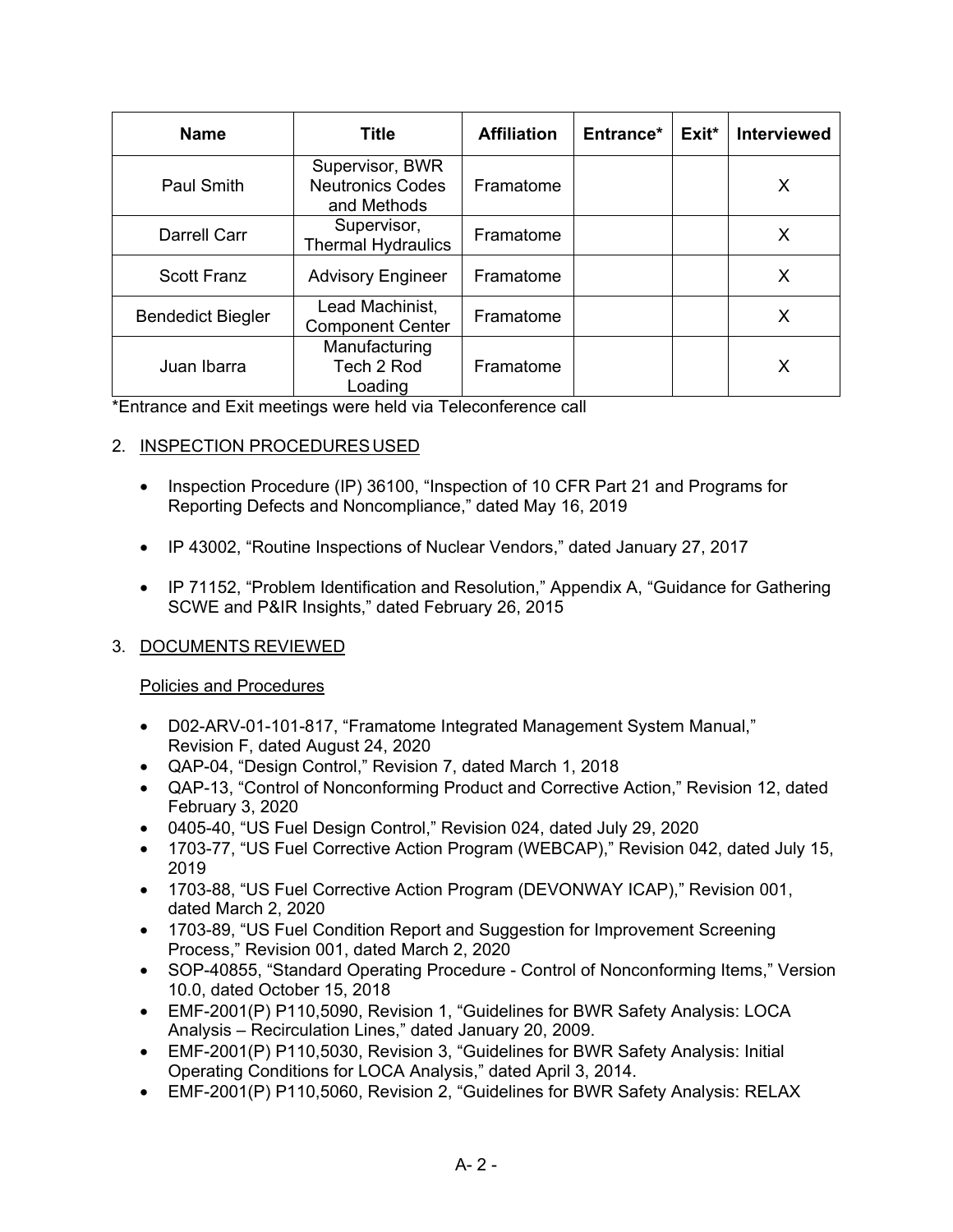Base Input Decks (AUTORLXBD)," dated February 18, 2011.

- EMF-2001(P) P110,5015, Revisions 2 and 3, "Guidelines for BWR Safety Analysis: Database Preparation for LOCA Analysis," dated May 29, 2009 (Revision 2) and March 27, 2015 (Revision 3).
- EMF-2001(P) P110,5020, Revision 2, "Guidelines for BWR Safety Analysis: Basis for MAPLHGR Limits," dated March 27, 2013.
- EMF-2001(P) P110,5010, Revision 0, "Guidelines for BWR Safety Analysis: LOCA Analysis," dated June 28, 2004.
- FS1-0037385, Revision 2.0, "Guidelines for BWR Neutronics Analysis Benchmarking, Core Follow and Projection," dated March 2, 2020.
- FS1-0037383, Revision 1.0, "Guidelines for BWR Neutronics Analysis MICROBURN-B2 Model Setup," dated April 12, 2019.
- EMF-2000(P), Guideline 2.7, Revision 2, dated February 8, 2012.
- FS1-0037418, Revision 1.0, "Guidelines for BWR Neutronics Analysis CASMO-4/MICROBURN-B2 (SER Restrictions)," dated May 2, 2018.

## Component Nonconformance Condition Reports (CNCRs)

- List of CNCRs closed over the past year
- CR 2018-7259 dated August 15, 2018
- CR 2019-766, dated March 21, 2019
- CR 2019-3718, dated November 26, 2019
- CR 2020-1979, dated September 22, 2020
- CR 2020-1866, dated September 08, 2020
- CR 2020-1151, dated May 28, 2020
- CR 2019-4078, dated November 27, 2019
- CR 2019-3972, dated November 13, 2019

Corrective Action Reports/Condition Reports (CRs)

- List of Corrective Actions closed over past 3 years
- CR 2018-7294, dated August 16, 2018
- CR 2018-7711, dated August 30, 2018
- CR 2018-7712, dated August 30, 2018
- CR 2018-7713, dated August 30, 2018
- CR 2019-1258, dated June 14, 2019
- CR 2019-0687, dated March 06, 2019
- CR 2020-0333, dated February 07, 2020
- CR 2018-6504 , dated July 23, 2018
- CR 2018-6685 , dated July 26, 2018
- CR 2014-7066, dated November 11, 2014
- CR 2018-4905, dated May 15, 2018
- CR 2019-0937, dated May 23, 2019
- CR 2017-6197, dated October 31, 2017

## Calculation Notes

• FS1-0016588, Revisions 1 and 3, "Quad Cities LOCA Break Spectrum for Limiting Breaks SF-HPCI for ATRIUM 10XM," dated October 17, 2014 (Revision 1) and February 24, 2015 (Revision 3).